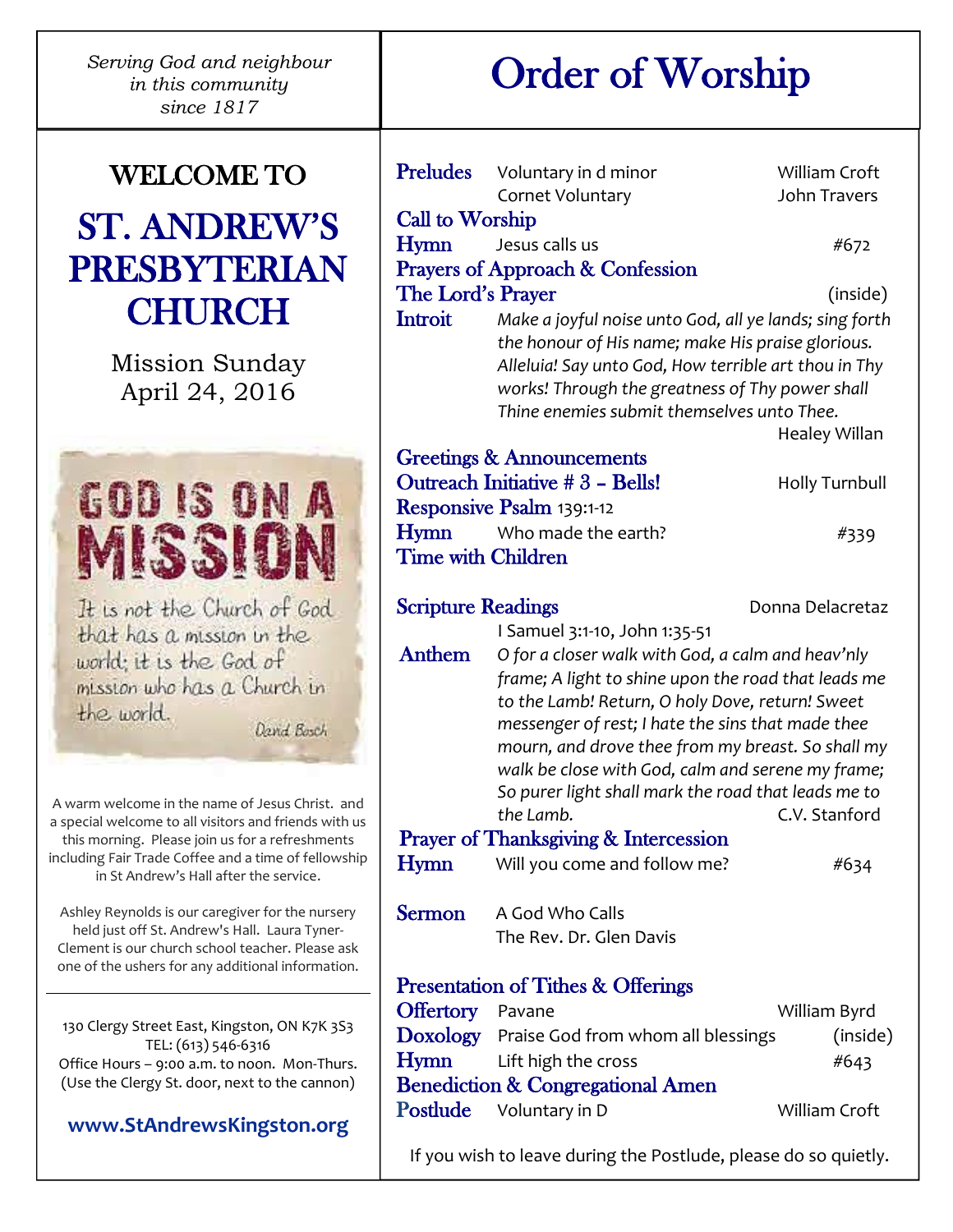#### *The Lord's Prayer*

Our Father who art in heaven, hallowed be thy name. Thy kingdom come, thy will be done, on earth, as it is in heaven. Give us this day our daily bread, and forgive us our debts, as we forgive our debtors. And lead us not into temptation, but deliver us from evil. For thine is the kingdom, the power, and the glory, forever. Amen

#### **Psalm 139**

O LORD, you have searched me and known me. **You know when I sit down and when I rise up; you discern my thoughts from far away.** You search out my path and my lying down, and are acquainted with all my ways. **Even before a word is on my tongue, O LORD, you know it completely.** You hem me in, behind and before, and lay your hand upon me. **Such knowledge is too wonderful for me; it is so high that I cannot attain it.**

Where can I go from your spirit? Or where can I flee from your presence? **If I ascend to heaven, you are there; if I make my bed in Sheol, you are there.** If I take the wings of the morning and settle at the farthest limits of the sea, **even there your hand shall lead me, and your right hand shall hold me fast.** If I say, 'Surely the darkness shall cover me, and the light around me become night', **even the darkness is not dark to you; the night is as bright as the day, for darkness is as light to you.**

#### **I Samuel 3:1-10**

Now the boy Samuel was ministering to the LORD under Eli. The word of the LORD was rare in those days; visions were not widespread. At that time Eli, whose eyesight had begun to grow dim so that he could not see, was lying down in his room; the lamp of God had not yet gone out, and Samuel was lying down in the temple of the LORD, where the ark of God was. Then the LORD called, 'Samuel! Samuel!' and he said, 'Here I am!' and ran to Eli, and said, 'Here I am, for you called me.' But he said, 'I did not call; lie down again.' So he went and lay down. The LORD called again, 'Samuel!' Samuel got up and went to Eli, and said, 'Here I am, for you called me.' But he said, 'I did not call, my son; lie down again.' Now Samuel did not yet know the LORD, and the word of the LORD had not yet been revealed to him. The LORD called Samuel again, a third time. And he got up and went to Eli, and said, 'Here I am, for you called me.' Then Eli perceived that the LORD was calling the boy. Therefore Eli said to Samuel, 'Go, lie down; and if he calls you, you shall say, "Speak, LORD, for your servant is listening." ' So Samuel went and lay down in his place.

Now the LORD came and stood there, calling as before, 'Samuel! Samuel!' And Samuel said, 'Speak, for your servant is listening.'

#### **John 1:35-51**

The next day John again was standing with two of his disciples, and as he watched Jesus walk by, he exclaimed, 'Look, here is the Lamb of God!' The two disciples heard him say this, and they followed Jesus. When Jesus turned and saw them following, he said to them, 'What are you looking for?' They said to him, 'Rabbi' (which translated means Teacher), 'where are you staying?' He said to them, 'Come and see.' They came and saw where he was staying, and they remained with him that day. It was about four o'clock in the afternoon. One of the two who heard John speak and followed him was Andrew, Simon Peter's brother. He first found his brother Simon and said to him, 'We have found the Messiah' (which is translated Anointed). He brought Simon to Jesus, who looked at him and said, 'You are Simon son of John. You are to be called Cephas' (which is translated Peter).

The next day Jesus decided to go to Galilee. He found Philip and said to him, 'Follow me.' Now Philip was from Bethsaida, the city of Andrew and Peter. Philip found Nathanael and said to him, 'We have found him about whom Moses in the law and also the prophets wrote, Jesus son of Joseph from Nazareth.' Nathanael said to him, 'Can anything good come out of Nazareth?' Philip said to him, 'Come and see.' When Jesus saw Nathanael coming towards him, he said of him, 'Here is truly an Israelite in whom there is no deceit!' Nathanael asked him, 'Where did you come to know me?' Jesus answered, 'I saw you under the fig tree before Philip called you.' Nathanael replied, 'Rabbi, you are the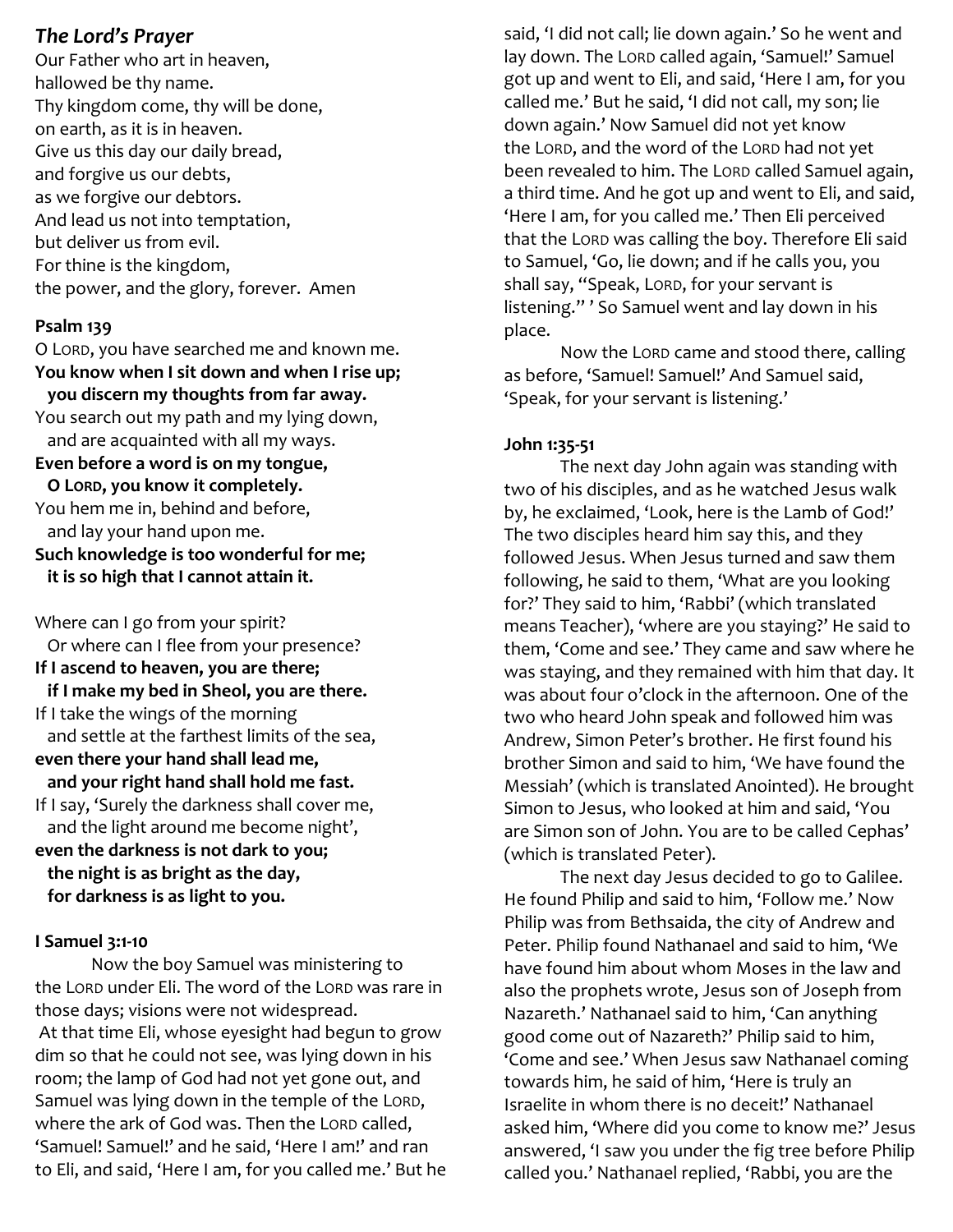Son of God! You are the King of Israel!' Jesus answered, 'Do you believe because I told you that I saw you under the fig tree? You will see greater things than these.' And he said to him, 'Very truly, I tell you, you will see heaven opened and the angels of God ascending and descending upon the Son of Man.'

# *Doxology*

Praise God, from whom all blessings flow; Praise God, all creatures here below; Praise God above, ye heavenly host; Praise Father, Son, and Holy Ghost. Amen.

## *Notes from the Director of Music*

Since the foundations of several leading Missionary Societies of Protestant Christianity were in England, I selected music today by English composers. Three of the composers were organists at the Chapel Royal. Last week some music by Tallis and Byrd was presented. Some more music by William Byrd is heard as the **Offertory** today. Byrd assisted Tallis about 1572 and eventually took over as organist at the Chapel Royal until 1618. While there, he composed a Pavane for the Earl of Salisbury, Robert Cecil, who died a few years before Shakespeare's death. The Pavane might also have been used to remember the death of the Bard.

William Croft was organist at the Chapel Royal from 1708-1727. We hear two of his Voluntaries; one for the first **Prelude** and the other for the **Postlude**. Henry Purcell was organist from 1682-1695 and George Frederic Handel was there from 1723-1759. At the time, only English people were allowed to be members of the Chapel Royal and since Handel was German, he had to be given a special title: "Composer of Musick of His Majesty's Chappel Royal".

John Travers was also organist at the Chapel Royal from 1737 until his death in 1758. His happy little Cornet Voluntary is heard as our second **Prelude**.

Charles Villiers Stanford (1852-1924) was actually born and raised in Ireland but he taught in England for over 40 years and influenced many English composers so we often consider him an English composer. The words of the **Anthem** are by William Cowper (1731-1800) and the tune is from the Scottish Psalter of 1635.

Finally, the **Introit** was composed by Englishborn Healey Willan (1880-1968). He was 33 years old when he left England for Canada. He taught many Canadian composers and musicians so we like to think of him as Canadian although he was more accurately Anglo-Canadian.

## *Flowers*

The flowers this morning are presented in thanksgiving to God by Anne and Dennis Tysick.

## *Ushers*

**This morning:** Marilyn Trudeau, Doreen Henshaw, Ralph Kendall, & Wendy Worling

## *Today…*

A special welcome to The Rev. Dr. Glen Davis this morning. Glen was born in Cape Breton, NS, and studied at McGill and Presbyterian College. He and Joyce spent 15 years serving in the Korean Christian Church in Japan where they learned to speak Korean and Japanese. Glen then worked for 18 years at the national office of the PCC where he served as International Ministries Secretary and General Secretary of the Life and Mission Agency. He and Joyce served 7 years as co-ministers of Knox PC in Agincourt, after which they moved to Vancouver where Glen taught Presbyterian students at the Vancouver School of Theology for six years. He served as Moderator of the General Assembly in 2000, and is now working part time for the Presbyterian College, Montreal.

## **Reception of New Members**

If you are looking for a church home and feel that St. Andrew's may be a community with whom you can grow in Christian faith, fellowship and service, you would be welcome! We will be receiving new members on Sunday May 15 (please note the shifted date). Please speak to any Elder or the Minister.

# *This Week …*

## **St. Andrew's Clean-Up Day**

Every home needs some spring cleaning, including our church home! Gather at the church on Saturday, April 30. We will begin at 9:30 a.m. – so bring a cloth or rake or pruning shears, and let the fun begin! We even give a coat of paint to the manse screen window before they are installed, so bring a paint brush if you prefer. A bowl of soup will be provided, thanks to the Property & Maintenance Committee. Please speak to Peter Trudeau for details.